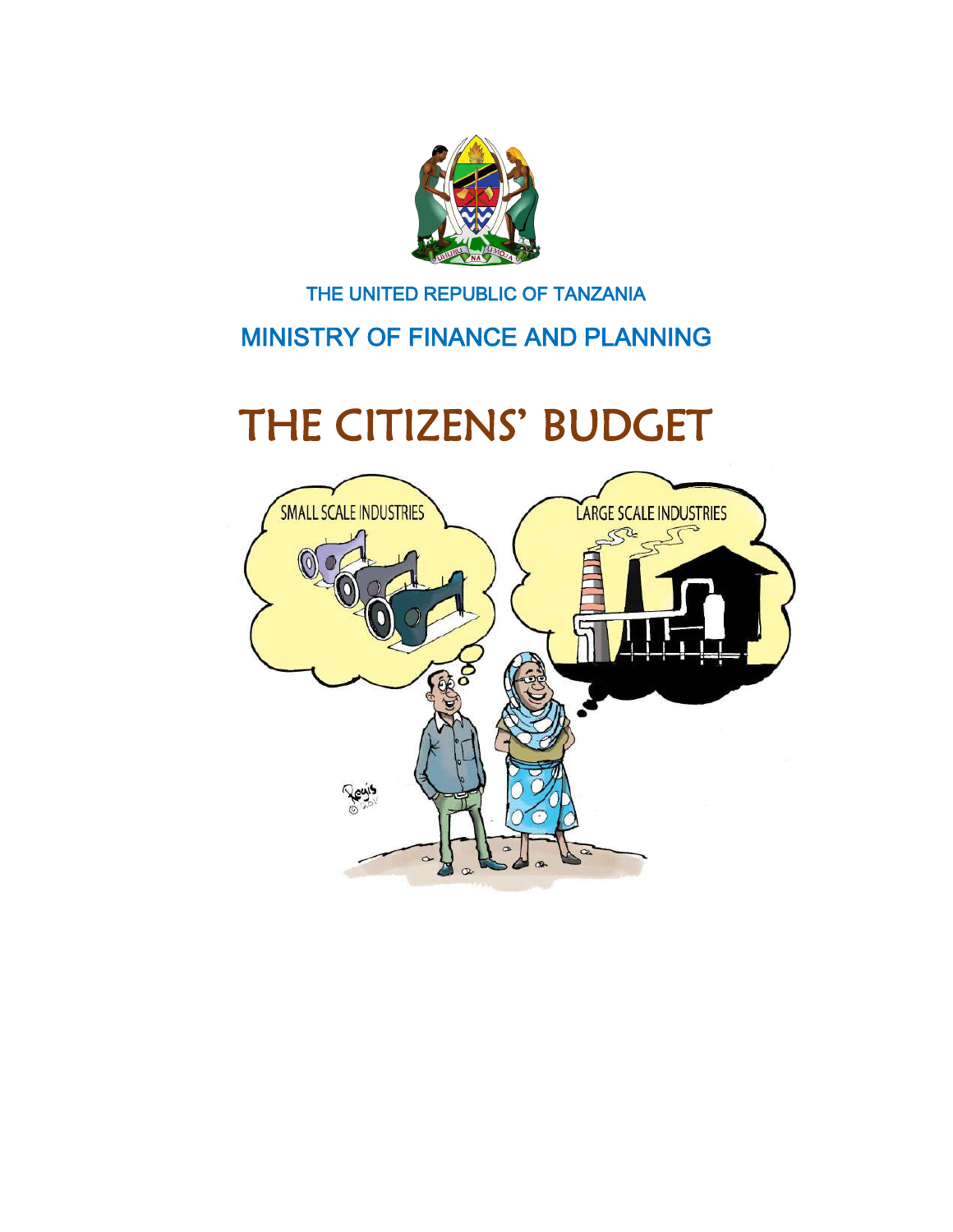#### **A SIMPLIFIED VERSION OF GOVERNMENT BUDGET FOR FINANCIAL YEAR 2017/2018**

Issued by Ministry of Finance and Planning in Collaboration with Policy Forum



policy forum

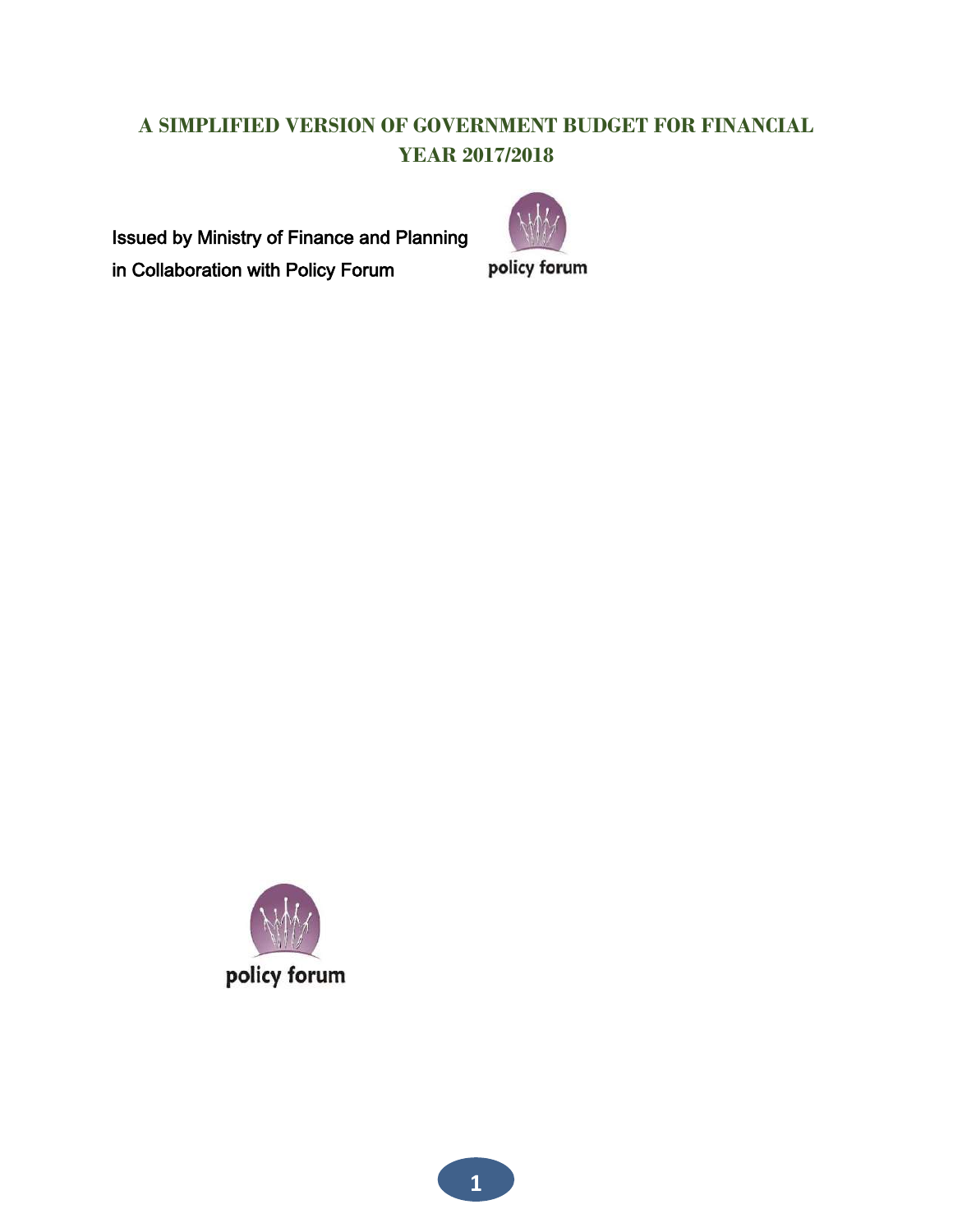#### 1. INTRODUCTION

This Citizens' Budget summarizes the information regarding Government Budget for financial year 2017/18. The booklet has essentially six parts, starting with introductory part which explains budget concepts and objectives of 2017/18 budget. Moreover, in the subsequent parts, it summarizes: Macroeconomic targets and assumptions; Priorities of the 2017/18 budget; Measures and guiding policies for 2017/18 budget; Sources and amount of revenue to be raised; and the expected expenditure outlays.

#### What is Government Budget?

It is a plan by Government that explains where revenues are coming from and how Government will spend those revenues during a period of one financial year. Indeed, budget is the key tool for the Government to translate its policies into costed actions and hence it help to allocate resources to implement national policies and priorities for the medium term.

#### Citizens' Budget

Each year, the Government prepares budget and submit to Parliament for discussion and approval. The submitted annual budget is normally long and complex and accompanied by a number of detailed supporting documents. As a consequence, Citizens' Budget is prepared to present the annual Government Budget in a simple and clearly understood language to all citizens. It is a part of Government's initiatives for seven consecutive years to inform the Tanzanian citizens with nation's budget. The aim is to give them opportunity to be more involved in Government's plans and budget process.

#### The Objectives of 2017/2018 Budget

The 2017/18 budget is part of the National Five Year Development Plan 2016/17 – 2020/21 (FYDP II) implementations with the focus of cultivating industrial transformation and human development. The proposed measures in 2017/18 budget aim at building a strong economic base for the industrial economy and widening employment opportunities as well as trade under the theme: 'industrialization for job creation and shared prosperity'. This will facilitate to achieve the National Vision of attaining a middle-income economy by 2025.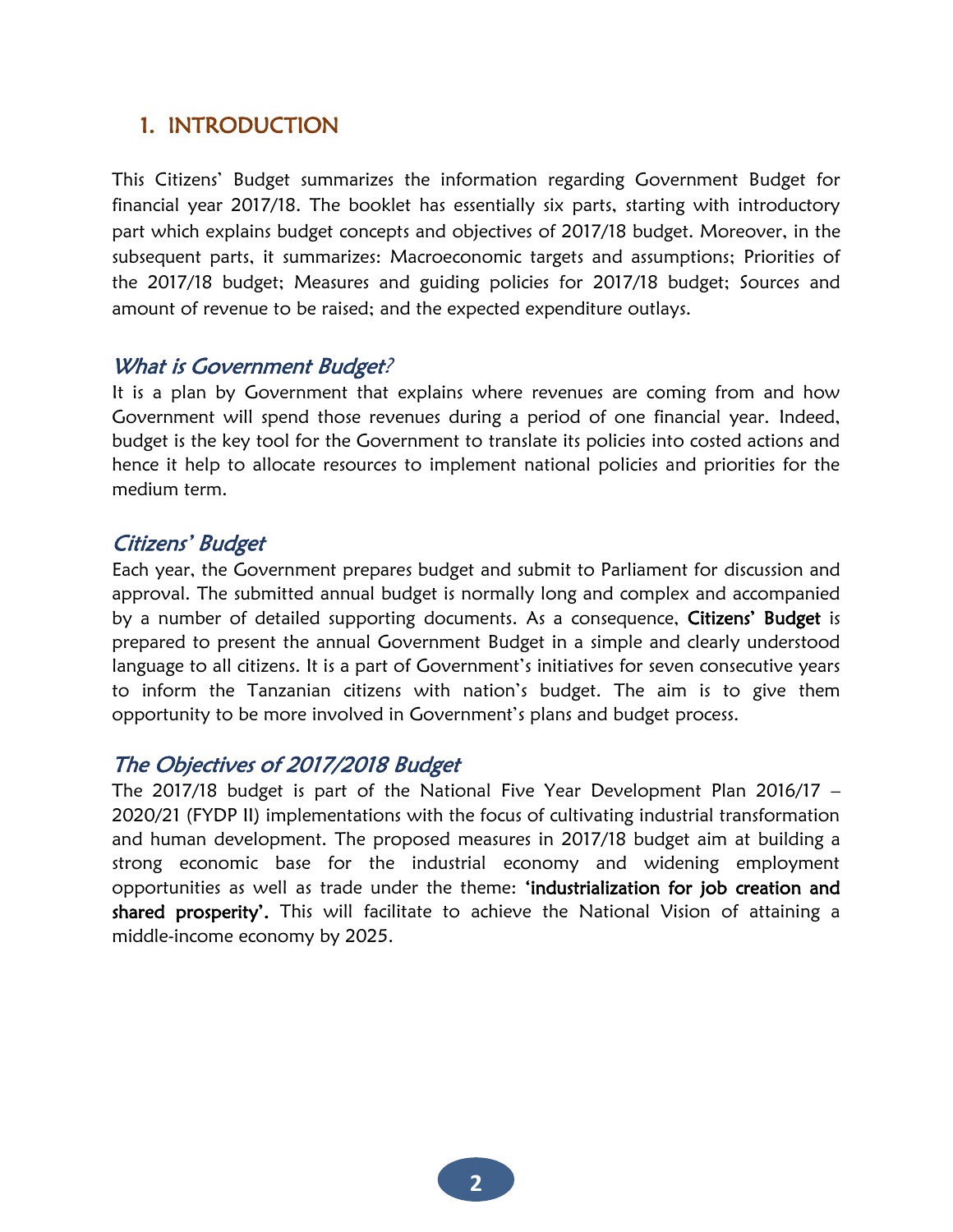#### 2. MACROECONOMIC POLICY TARGETS AND ASSUMPTIONS

The 2017/18 budget aims at achieving the following macroeconomic targets:

- a. Attain GDP growth of 7.1 percent in 2017 from 7.0 percent in 2016;
- b. Inflation rate to remain stable at a single figure, in the average rate of 5.0 to 8.0 percent in 2017;
- c. Domestic revenue including LGA's own sources is projected at 16.5 percent of GDP in 2017/18 from 15.8 percent in 2016/17;
- d. Tax revenue to be raised at 14.2 percent of GDP in 2017/18 from 13.3 percent in 2016/17;
- e. Total expenditures are projected at 26.2 of GDP percent in 2017/18 from 23.7 percent in 2016/17;
- f. Narrow the budget deficit to 3.8 percent of GDP in 2017/18 from 4.5 percent in 2016/17;
- g. Official Foreign Reserve sufficient to pay for four months of imports.

In order to achieve the stated macroeconomic targets, the following assumptions are expected to be observed and maintained;

- a. Peace, unity and political stability within and across the region;
- b. Stability and Sustainability in macroeconomic and social economic gains (including GDP growth, external trade, inflation and domestic revenue);
- c. Stability in global economy;
- d. Stability in the world market oil prices;
- e. Favourable weather condition in a country and neighboring countries;
- f. Favourable relations with neighbours, region and international; and
- g. Supportive laws and regulations for investors

#### 3. PRIORITIES OF THE GOVERNMENT BUDGET FOR 2017/18

#### Priority Areas and their respective economic Priorities for 2017/2018

The 2017/18 Government budget is the second year of implementing the National Five Year Development Plan 2016/17 – 2020/21 (FYDP II). Taking that into consideration, the budget focuses on key priority areas reflected in the FYDP II as follows:

#### a. Interventions for fostering economic growth and industrialization;

 $\Rightarrow$  To accelerate inclusive economic growth to reach middle income status.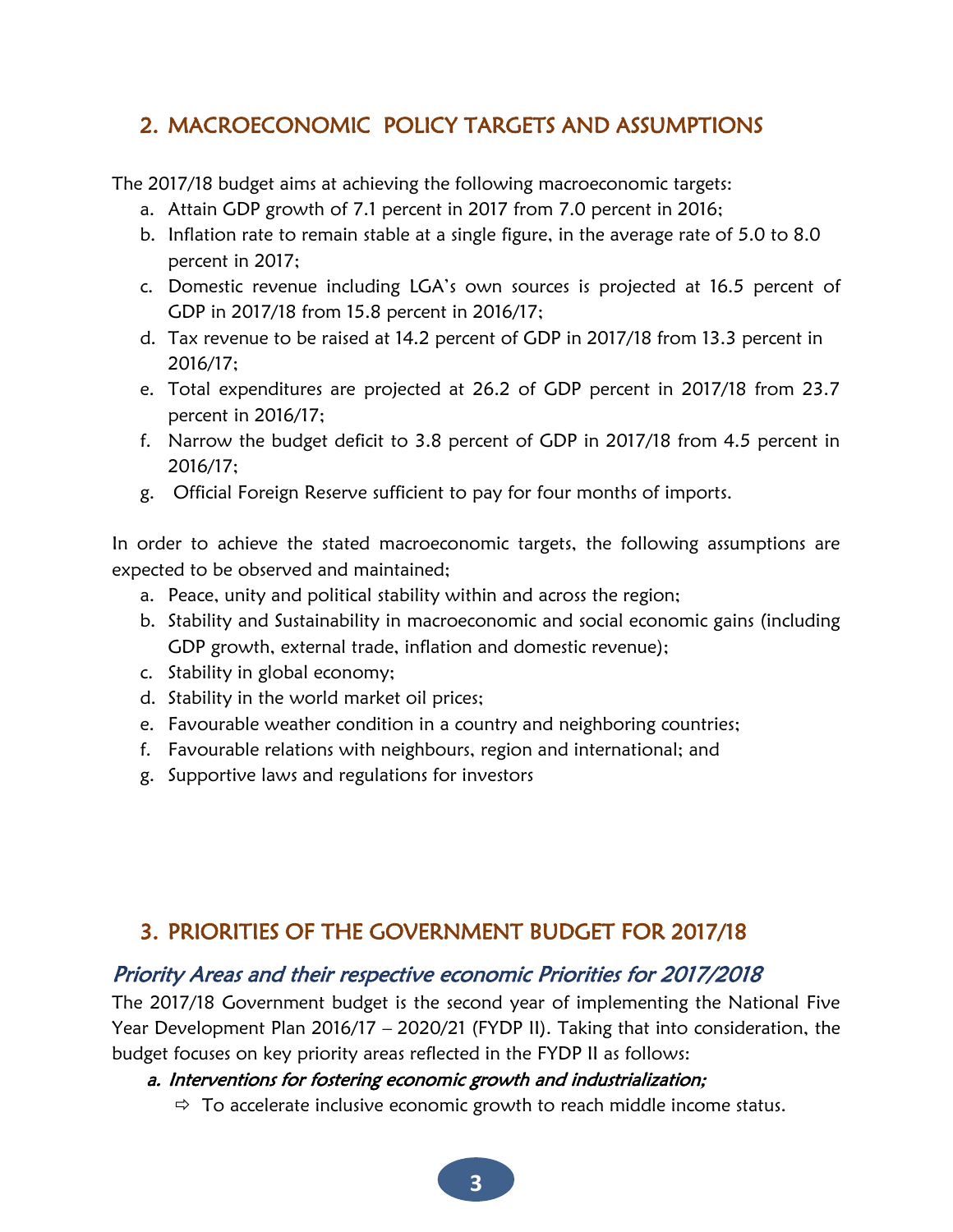- $\Rightarrow$  To emphasize on industrial development bearing in mind that Private Sector plays a key role in building industrial economy (The targeted industries are those which will create jobs, utilize domestically available raw materials, and produce goods which will be consumed by the majority of the people in the country).
- $\Rightarrow$  To improve agricultural produce, livestock, and fisheries focusing more on value addition and modernization through training, provision of inputs, and extension services.
- $\Rightarrow$  To ensure that minerals and natural resources are utilized effectively for the benefit of our nation.
- $\Rightarrow$  To emphasize on improving tourism, land use and environment management.

#### b. Interventions for fostering human development;

- $\Rightarrow$  To improve the quality of education, health services, water and energy.
- c. Interventions to create a conducive environment for enterprises and businesses to thrive;
	- $\Rightarrow$  To improve economic infrastructure such as roads, railways, air and marine transport and energy.

#### d. Interventions to strengthen implementation effectiveness;

- $\Rightarrow$  To increase revenue, curb leakages of (government resources, control expenditure and enforce the budget, and public finance) public procurement legislations.
- $\Rightarrow$  To combat rampant corruption, embezzlement and drug abuse.

#### Priority Projects for 2017/2018

These are projects, which are viewed as critical and their implementation has a larger positive multiplier effects to the rest of the economy, geared towards Tanzania's industrialization and socio-economic transformation. Most of these projects were initiated in 2016/17, and therefore will be undertaken as ongoing projects. These include:

- a. Construction of new standard gauge railway line.
- b. Revamping the operation of national airline/Air Tanzania Company Limited by acquiring new aircrafts;
- c. Mining of coal and iron ore and construction of steel complex in Mchuchuma and Liganga – Njombe.
- d. Establishment of Special Economic Zones (SEZs) in order to promote investment and trade in industrial activities.
- e. Construction of a Liquefied Natural Gas (LNG) Plant in Lindi.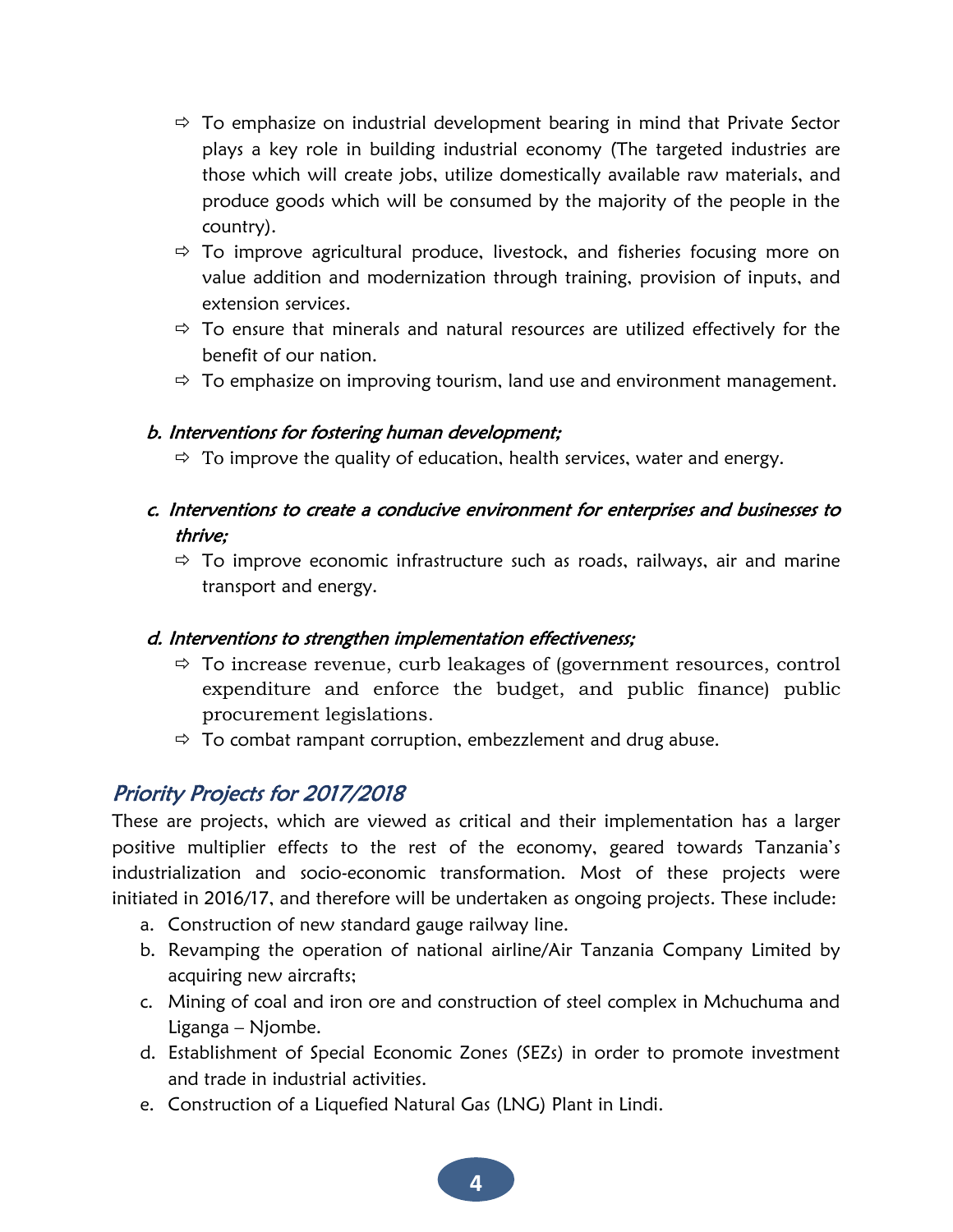- f. Construction of Crude Oil Pipeline from Hoima (Uganda) to Tanga (Tanzania)
- g. Expand economic infrastructure especially construction and rehabilitation of railway, roads, bridges, Ports and Airports.
- h. Improvement of Transportation in the Great Lakes.
- i. Development of Mkulazi Agricultural Farm and Sugar Factory in Morogoro.
- j. Mass training for development of specialized skills for industrialization and human development and fostering science, technology and innovations. This include completion of Mlonganzila and Dodoma Schools of Medicine.

#### 4. MEASURES AND GUIDING POLICIES FOR REVENUE AND EXPENDITURE

#### Administrative Measures for Generating Revenue

To ensure effective implementation of 2017/18 budget the Government will *increase and* strengthen domestic revenue collections. The following administrative measures will simplify and increase domestic revenue collections:

a. Continue emphasizing effective use of electronic devices and systems such as Electronic Fiscal Devices (EFDs), Electronic Revenue Collection System (e-RCS) and Government Electronic Payment Gateway System to contain revenue leakages.

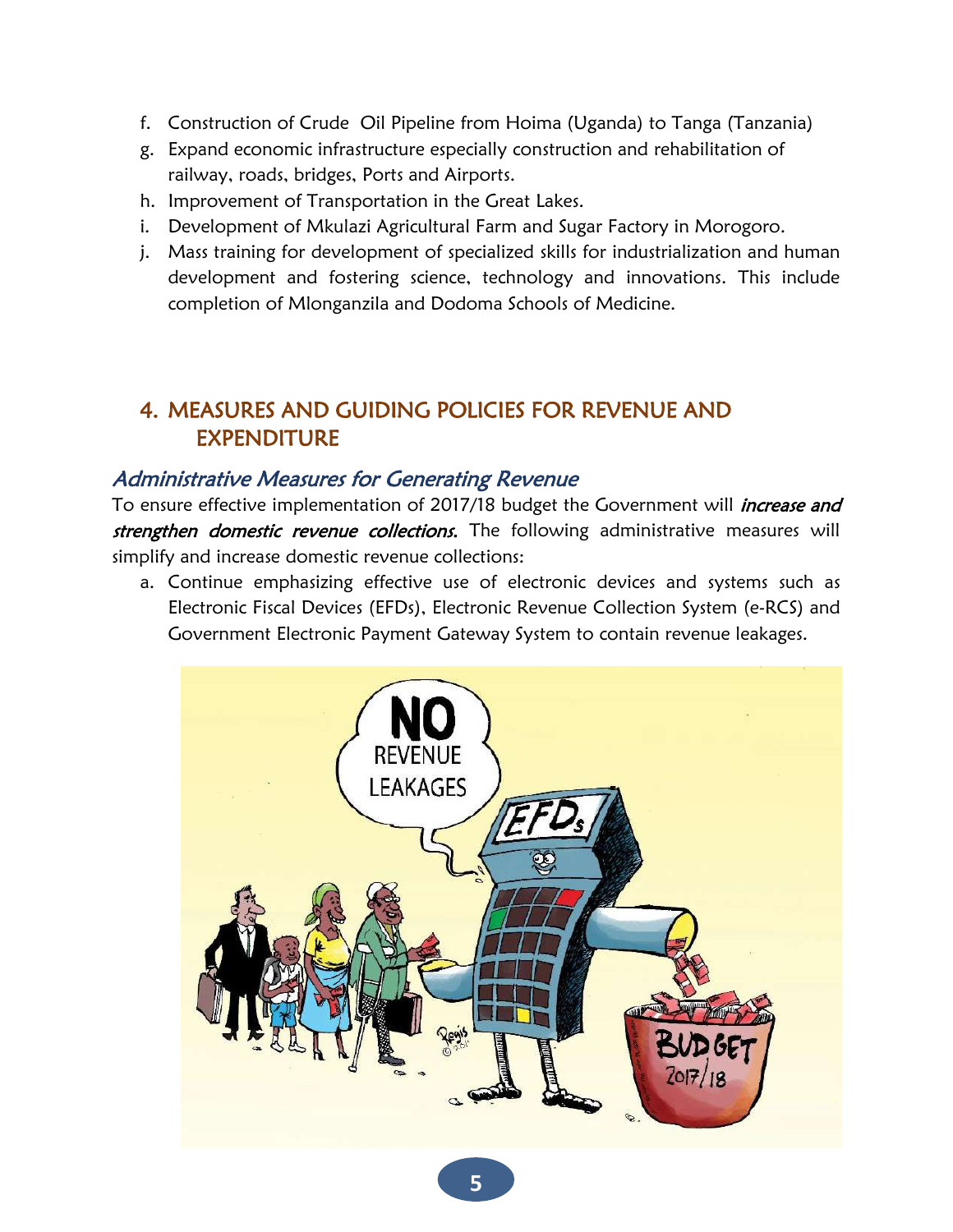- b. Expansion of tax base including formalization of the informal sector.
- c. Improve monitoring collection and strengthen management of non-tax revenue ;
- d. Continue with mass valuation of properties by Tanzania Revenue Authority (TRA) in order to increase property tax revenue.
- e. Formalizing land ownership with a view of increasing revenue.
- f. Continue with control measures to minimize abuse of tax exemptions.
- g. Establishing clearing houses at the international airports, mining areas and other appropriate areas for minerals to be verifies before export.

#### Policy Changes on Tax Structure, Fees, Levies and Other Revenue

In the 2017/18 budget the Government has amended the tax structure including tax rates, fees and levies imposed under various laws. The intention behind these amendments is to increase Government revenue, to increase employment opportunities and to promote economic growth particularly in the industrial, agricultural and transport sectors. Key areas of amendments are as follows:

- a. The Value Added Tax Act, CAP 148 has been amended to exempt VAT on;
	- $\Rightarrow$  Capital goods (for edible oil, textile, leather, pharmaceutical and veterinary industries) to promote Investment;
	- $\Rightarrow$  Ancillary transport services so as to make our ports affordable and competitive
	- $\Rightarrow$  Locally produced compounded animal feeds and fertilized eggs for incubation to reduce cost of production to farmers.
- b. The Income Tax Act, CAP 332 has been amended in order to:
	- $\Rightarrow$  Modify "Alternative Minimum Tax" given to companies derive a loss for three consecutive years instead of five years;
	- $\Rightarrow$  Increase the qualifying amount of non-commercial motor vehicles from shillings 15 million to shillings 30 million;
	- $\Rightarrow$  Reduce the "*Corporate Income Tax*" for new assemblers of vehicles, tractors and fishing boats from 30 percent to 10 percent for the first five years from commencement of operation in order to encourage technology transfer and employment creation;
	- $\Rightarrow$  Introduce *Withholding Tax* (final) of 5 percent of the total market value of minerals to all small miners.
- c. The Excise (Management and Tariff) Act, CAP 147 has been amended to:
	- $\Rightarrow$  Adjust for inflation rate of five (5) percent to specific Excise Duty rates on nonpetroleum products. This adjustment will not involve some locally produced products to support National Strategy for building Industrial economy. The adjustment will involve: soft drinks, imported water, fruit juices, beers, nonalcoholic beer/beverages, wines, imported spirits, and cigarettes.
	- $\Rightarrow$  Abolish annual *Motor Vehicle Licence Fee* and increase *Excise Duty* on Petrol, Diesel and Kerosene by Shillings 40 per litre to compensate the revenue resulted from the abolition of Annual Motor Vehicle Licence Fee.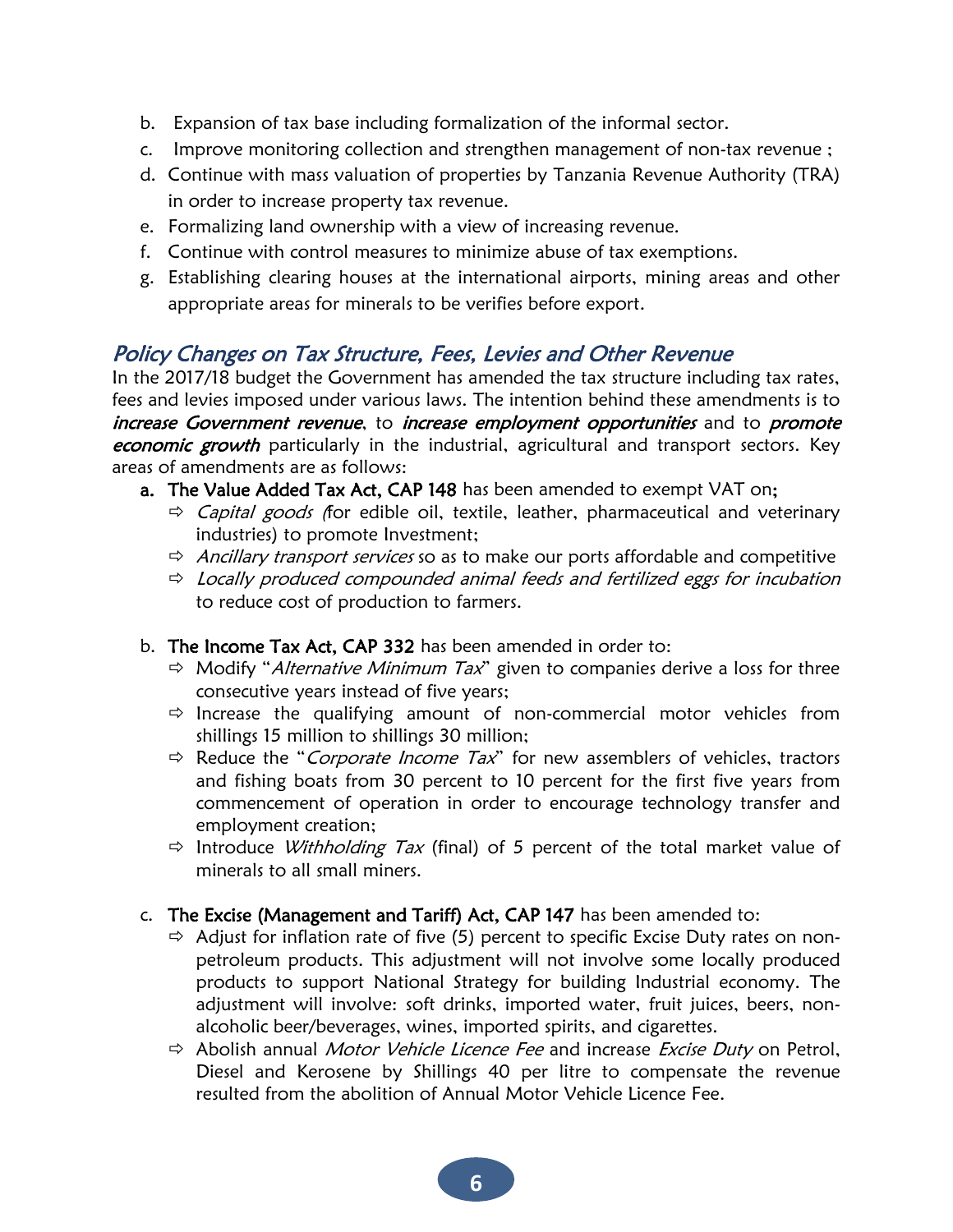

d. The Road Traffic Act, CAP 168 has been amended to abolish the Annual Motor Vehicle Licence Fees so that the fee is paid only once during first registration. Moreover, to provide tax amnesty for all unpaid fees. The Motor Vehicle Licence Fee on *first registration* will be as follows:-

| <b>Motor Vehicle Engine</b><br>Capacity (CC) | Previous<br><b>Amount Paid in</b><br><b>Shs</b> | Current<br><b>Amount Paid in</b><br><b>Shs</b> | Amount<br>Increased in<br><b>Shs</b> |
|----------------------------------------------|-------------------------------------------------|------------------------------------------------|--------------------------------------|
| 501 - 1500                                   | 150,000/                                        | 200,000/                                       | 50,000/                              |
| 1501 - 2500                                  | 200,000/                                        | 250,000/                                       | 50,000/                              |
| 2501 & Above                                 | 250,000/                                        | 300,000/                                       | 50,000/                              |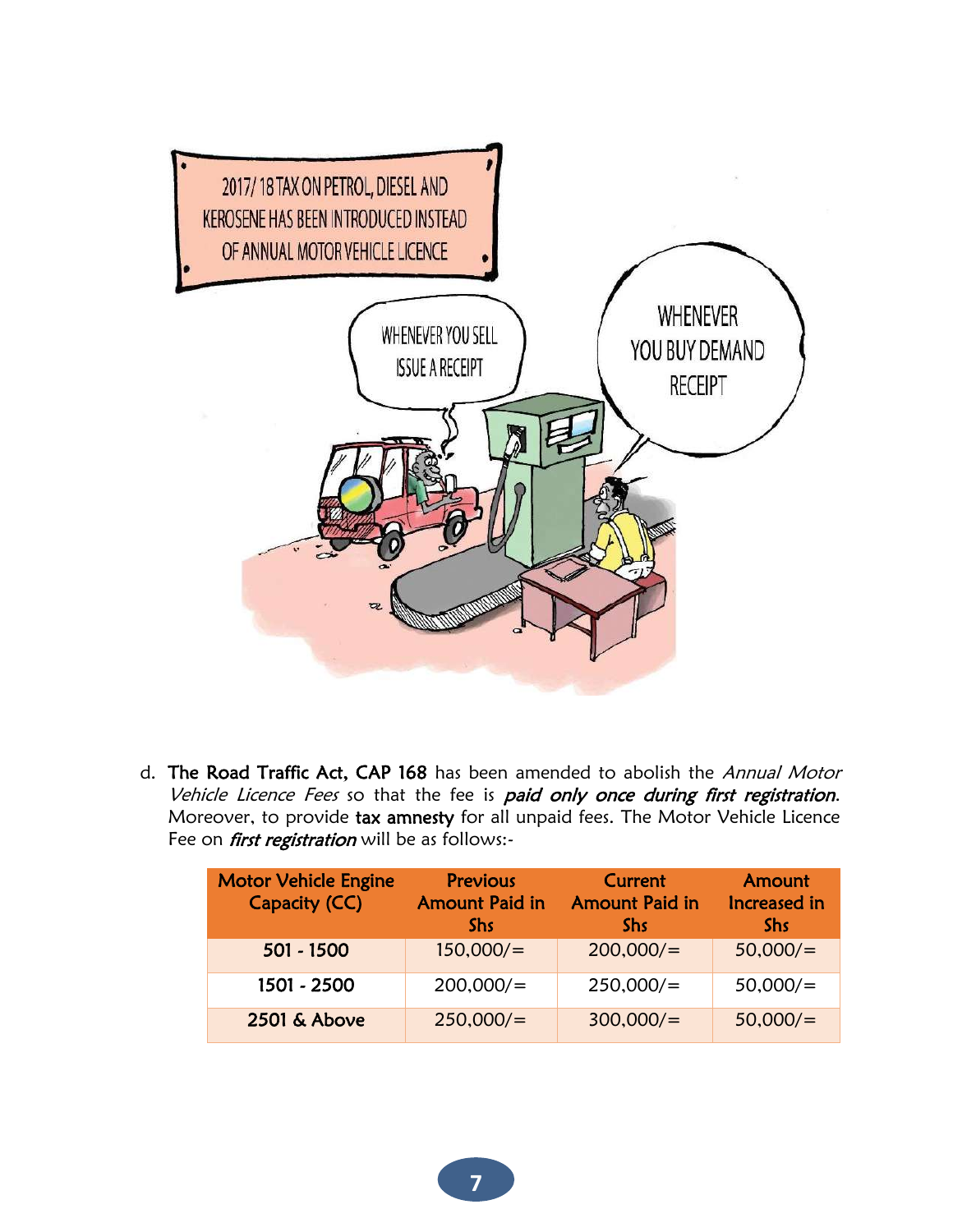- e. The Local Government Finance Act, CAP 290 has been amended to reduce Produce Cess charged by the LGAs from five (5) percent to three (3) percent for cash crops and from five (5) percent to two (2) percent for food crops. Also, Produce Cess will not be applicable on the transportation of crops of less than one ton from one Local Government Authority to another.
- f. The East African Community Customs Management Act, 2004 has been amended to undertake the comprehensive review of Common External Tariff, to effect changes in the Common External Tariff (CET) and make amendments to the East African Community- Custom Management Act (EAC-CMA), 2004 for the financial year 2017/2018.
- g. Amendment of Various Fees and Levies imposed by Ministries, Independent Departments and Regions by abolishing of:
	- $\Rightarrow$  Fees imposed on fertilizer, standards inspection, radiation inspection and weight and measures; standards inspection fee on cash crops such as cotton, tea, cashew nuts and coffee;
	- $\Rightarrow$  Service Levy imposed on guest houses which are subject to Guest House Levy;
	- $\Rightarrow$  Levy imposed on posters that direct people to the places where public services such as schools, and hospitals or dispensaries;
	- $\Rightarrow$  Permit fees issued by Local Government Authorities on various activities;
	- $\Rightarrow$  Fees imposed on livestock when they are in the market for auction.

#### Measures for Expenditure Management

The Government will continue to sustain financial discipline in order to realize the value for money. In implementing this initiative, the Government will;

- a. Ensure that all commercially viable Public Entities are operating profitably without depending on Government subvention.
- b. Ensure that all contracts with Government Entities are expressed in Tanzanian shillings to minimize Government exposure to fiscal risks, unless the contracts involve foreign transactions.
- c. Continue to control cost arising from public utilities, coupled with the use of cost saving technologies.
- d. Continue to ensure that salaries are paid to only eligible employees.
- e. Emphasise applications of ICT to facilitate communications in the Government undertakings.
- f. Control accumulation of arrears.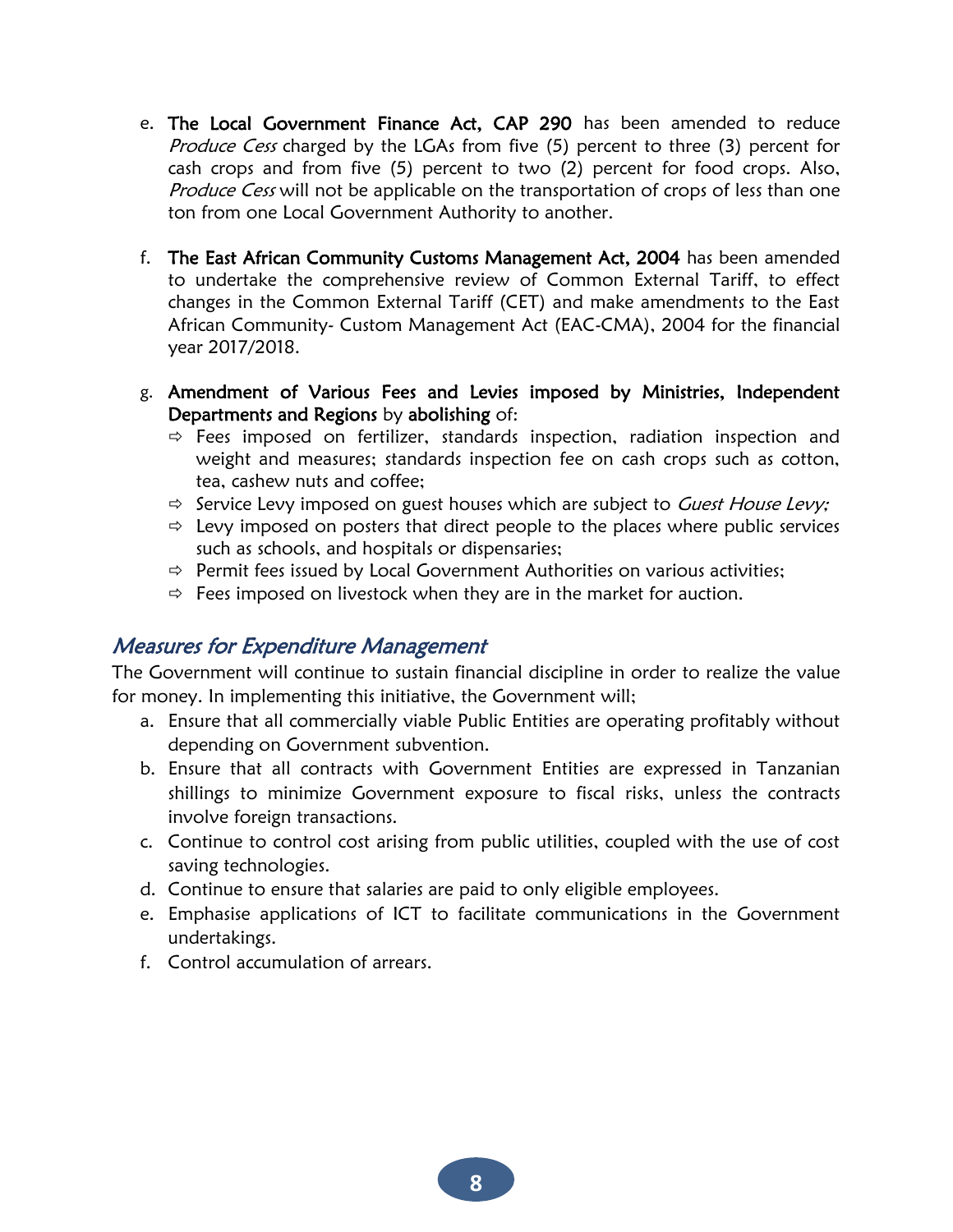#### 5. HOW DOES GOVERNMENT GET ITS MONEY?

In 2017/18 the Government aims at raising a total of Shs 31,712.0 billion for the purpose of running its activities and fulfilling the plans. Revenue is expected from the following sources:

- a. Shs 17,106.3 billion from taxes including; Income tax (from salaries, individuals' income and companies), *VAT and Excise Duty* (from the purchase of goods and services) and Customs and export duty (from Imports and exports respectively).
- b. Shs 2,870.7 billion from non- tax revenue including; fines, fees, levies, sale of tender documents and LGAs own source revenue.
- c. Shs 3,967.1 billion from grants and concessional loans including; General Budget Support-GBS, Projects Loans and Grants and Basket Loans and Grants.
- d. Shs 7,763.9 billion from domestic and external borrowing which include: External Non Concessional Borrowing and Domestic Non Concessional Borrowing  $-1\%$  of GDP).

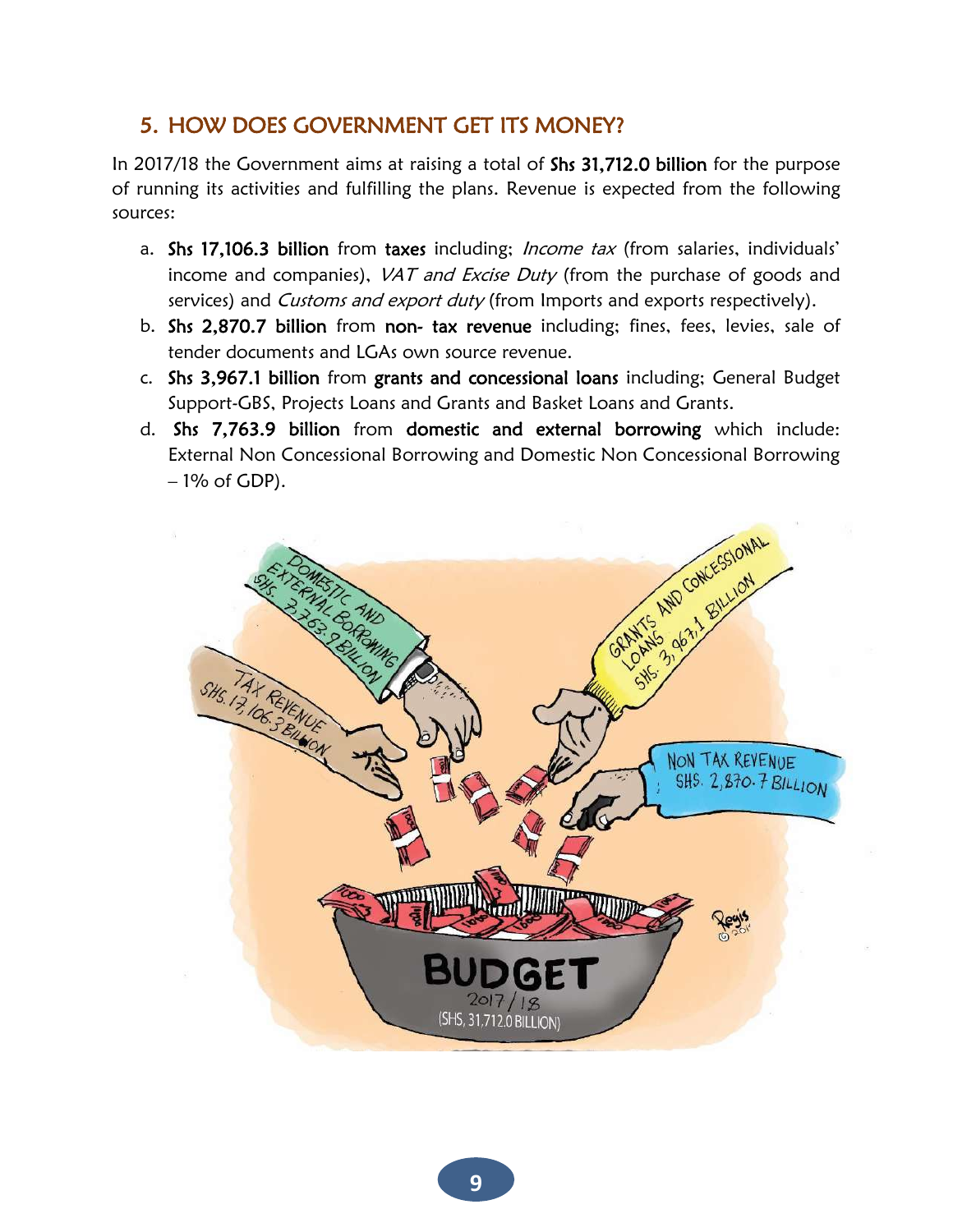#### 6. HOW DOES GOVERNMENT INTEND TO SPEND ITS MONEY?

In 2017/18, the Government intends to spend Shs 31,712.0 billion on its programmed activities. The Government expenditure will be carried out through two major components as follows:

- a. Recurrent Expenditure to meet operational activities such as paying salaries and wages for public servant, goods and services, interest on Government loans, normal repairs and rehabilitation and maintenance of plant and equipment. The Government plans to spend Shs 19,712.4 billion for recurrent expenditure.
- b. Development Expenditure to finance development projects such as construction of roads, schools, hospitals, water infrastructure and acquisition of new assets. Shs 11,999.6 billion will be used for development expenditure component.



#### Funds to be Transferred to Local Government Authorities

The Central Government is expecting to transfer a total of Shs 5,831.8 billion as grants to LGAs. Out of this, Shs 4,541.1 billion is for recurrent expenditure and Shs 1,290.7 billion is for development expenditure. The transfer will be used to improve service delivery to Local Government under the following sectors: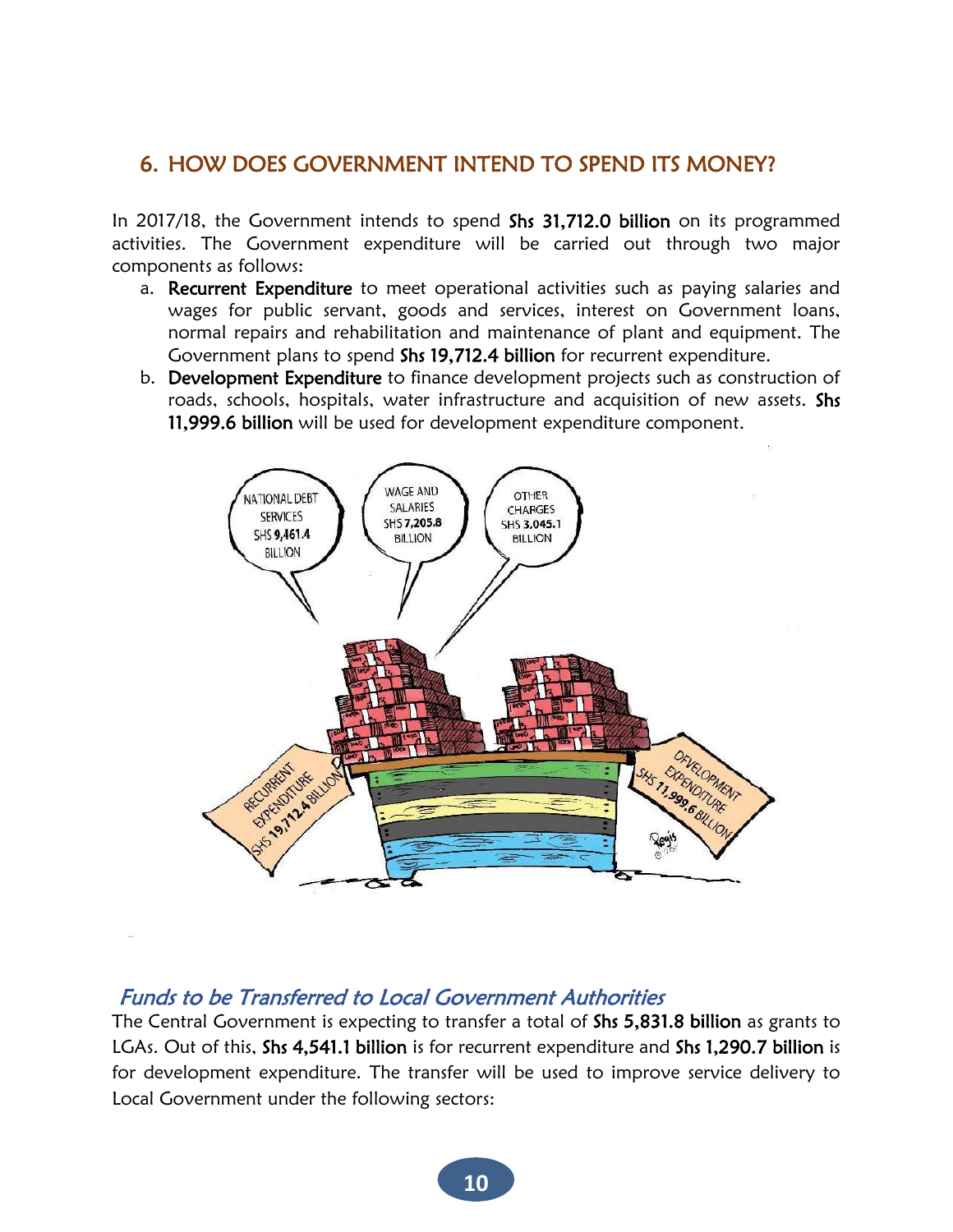| Sector             | <b>Recurrent Expenditure</b><br>in Shs | <b>Capital Expenditure</b><br>in Shs | <b>Total Expenditure</b><br>in Shs |
|--------------------|----------------------------------------|--------------------------------------|------------------------------------|
| <b>Agriculture</b> | 139.1 billion                          |                                      | 139.1 billion                      |
| <b>Health</b>      | 669.79 billion                         | 112.09 billion                       | 781.88 billion                     |
| Road               | 33.88 billion                          | 170.22 billion                       | 204.1 billion                      |
| Water              | 25.54 billion                          | 70.44 billion                        | 95.98 billion                      |
| <b>Education</b>   | 3,024.58 billion                       | 201.66 billion                       | 3,226.24 billion                   |
| Administration     | 647.98 billion                         | 736.27 billion                       | 1,384.25 billion                   |
| <b>Total</b>       | 4,541.1 billion                        | 1,290.7 billion                      | 5,831.8 billion                    |

#### Expenditure by Government's Functions

According to the function it serves, the Government expenditures countrywide are allocated as follow:

- a) Shs 10,246 billion for *General Public Services* (include; general services, executive and legislative organs, financial and fiscal affairs, external affairs, public debt transactions).
- b) Shs 1, 724 billion for *Defense and National Security*.
- c) Shs 916 billion for *Public Order and Safety* (includes; police, prisons, fire protection services, courts of law.
- d) Shs 10, 717 billion for *Economic Affairs* (include; industries, trade, labour affairs; agriculture, fishing, minerals and energy, transport, communication, forestry, natural resources and tourism).
- e) Shs 100 billion for *Environmental Protection*.
- f) Shs 673 billion for *Housing and community services* (include; housing, water upply, community development)
- g) Shs 2,222.3 billion for Health.
- h) Shs 23 billion for Recreation, Culture and Religion (include; youth affairs sports services, culture services, broadcasting, religious services)
- i) Shs 4,706 billion for *Education* (includes; pre-primary, primary, secondary and postsecondary educations; higher educations; vocational training and other educations not definable by levels).
- j) Shs 384 billion for *Social Protection* (includes; disability services; old age services; Survivors; family and children; unemployment).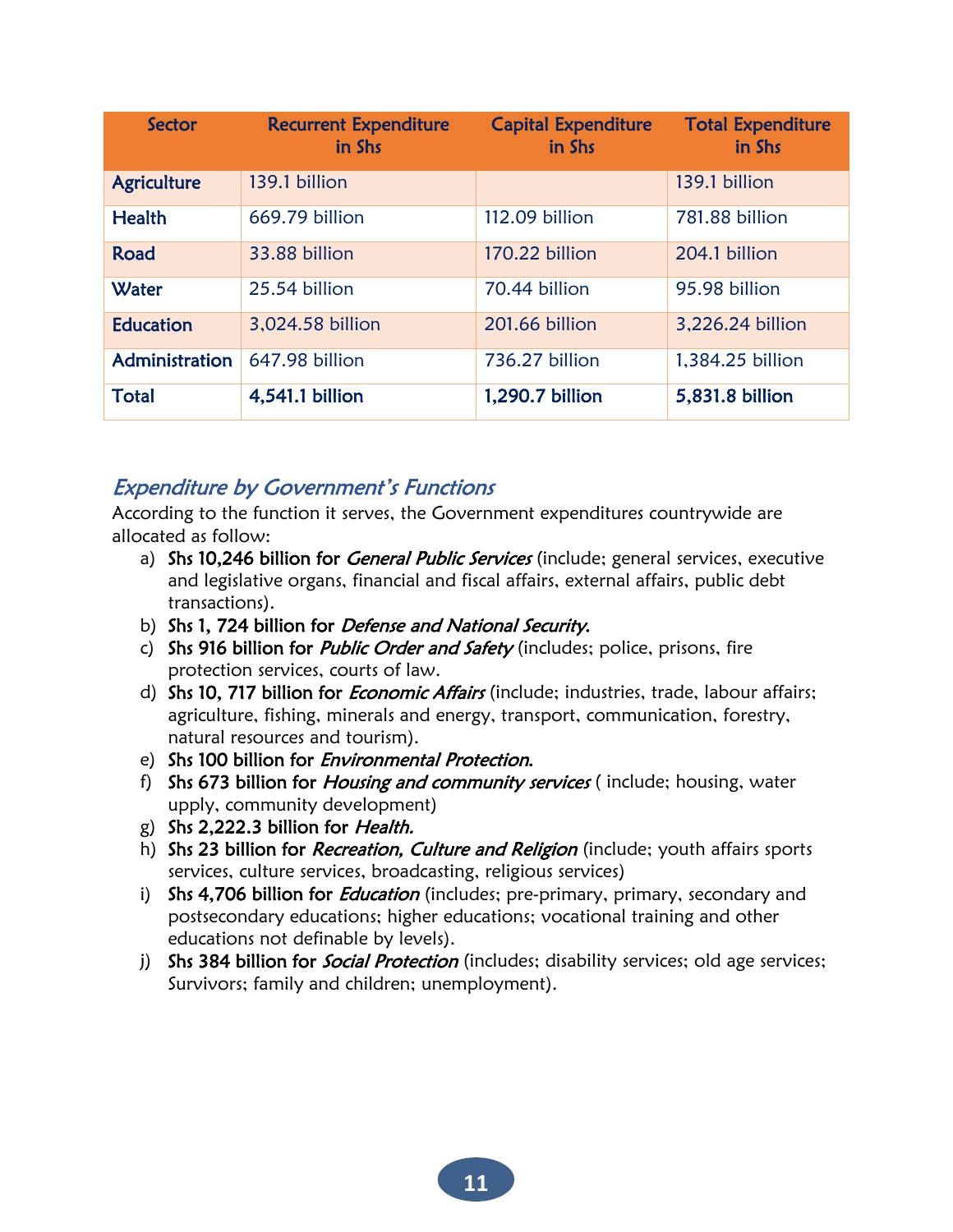

#### Sectoral Outlook for 2017/18

In line with the function it serves the expenditure has been allocated to perform different plans, programmes, projects and activities in various sectors. Some of them are summarised below as follows:

#### **Industry**

In the thrust of supporting the National Strategy for building an industrial economy, Government will continue to provide necessary incentives to promote industrialisation. Among others, the Government will make effective use of available resources and utilize the domestically produced raw materials. Consequently, will stimulate other sectors including agriculture, financial, livestock, forestry, horticulture, and other related sectors. Furthermore, the Government has set aside funds for implementing specific projects including flagship projects that aimed at laying the foundation for industrial economy. In implementing the industrial economy agenda, SIDO is fully dedicated to ease the process of starting up small industries in the country. Some major allocations on industrial sector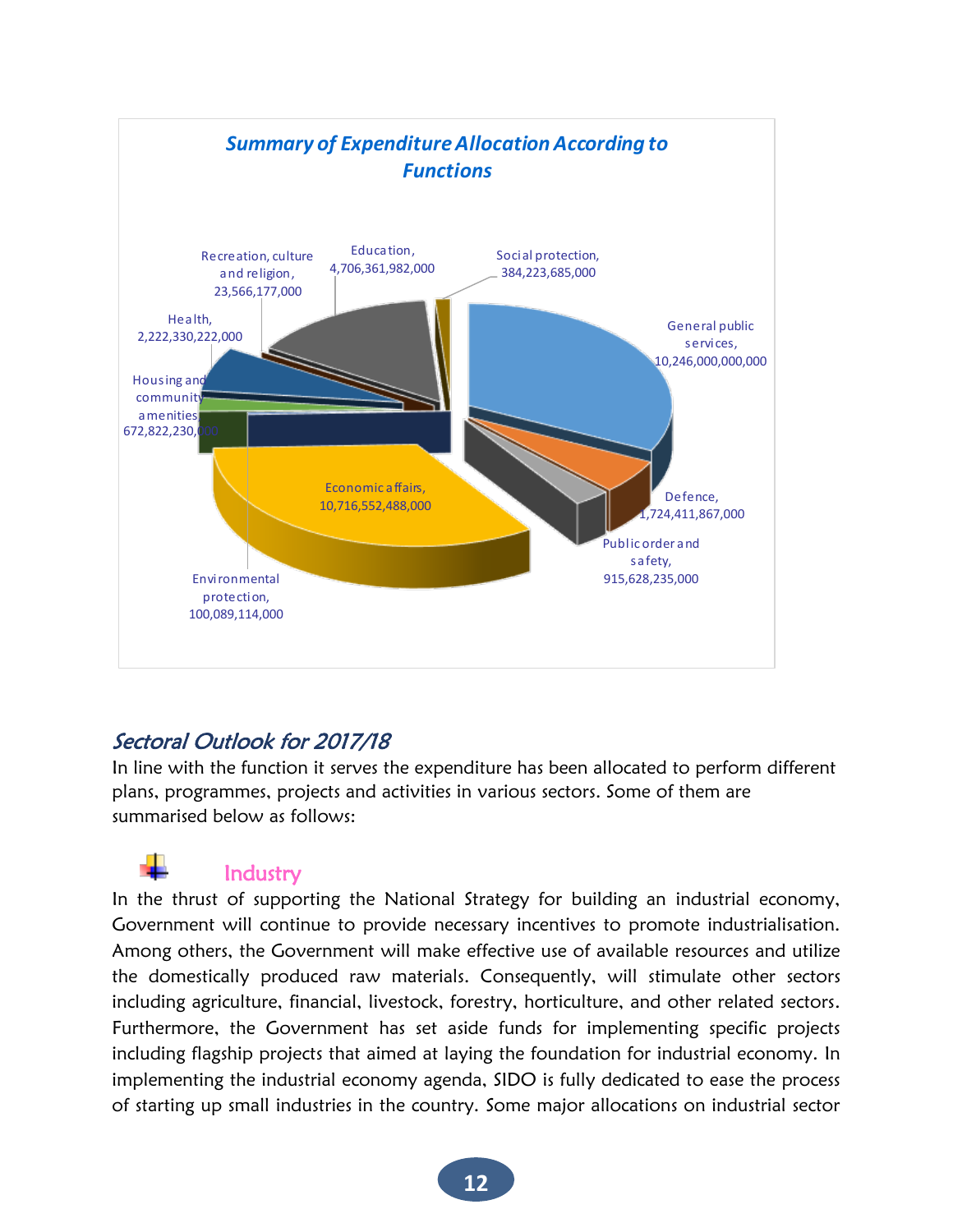include:

- a. Shs 12.94 billion for TAMCO industrial area Kibaha which will include textile and tractor assembly industries.
- b. Shs 10.5 billion for development of industrial clusters especially skin and hide products clusters in Dodoma.
- c. Shs 14.1 billion to develop small industries, small businesses and entrepreneurship which involves construction of industrial estate in Dodoma, Geita, Kagera, Katavi, Manyara, Mtwara, Njombe na Simiyu;
- d. Shs 6.5 billion to improve and facilitate industrial development research in TIRDO, TEMDO, and CAMARTEC.
- e. Shs 2.070 billion to revive General Tyre and Rubber plantation and Soda Ash project at Engaruka basin;



### Agriculture, Livestock and Fisheries

The focus will be at promoting investment in agricultural sector (including livestock and fisheries) so as to increase productivity and income to farmers and people employed in this sector. Thus, budget has set to improve agricultural produce, focusing more on value addition and modernization through provision of inputs, extension services and training. The sector has been allocated a budget of Shs 1,044 billion highlighted as follows:

- a. Shs 377.5 billion for agricultural research development and extension services.
- b. Shs 308.2 billion for agricultural infrastructure development.
- c. Shs 98.9 billion for large scale commercialized agriculture and industrial development support.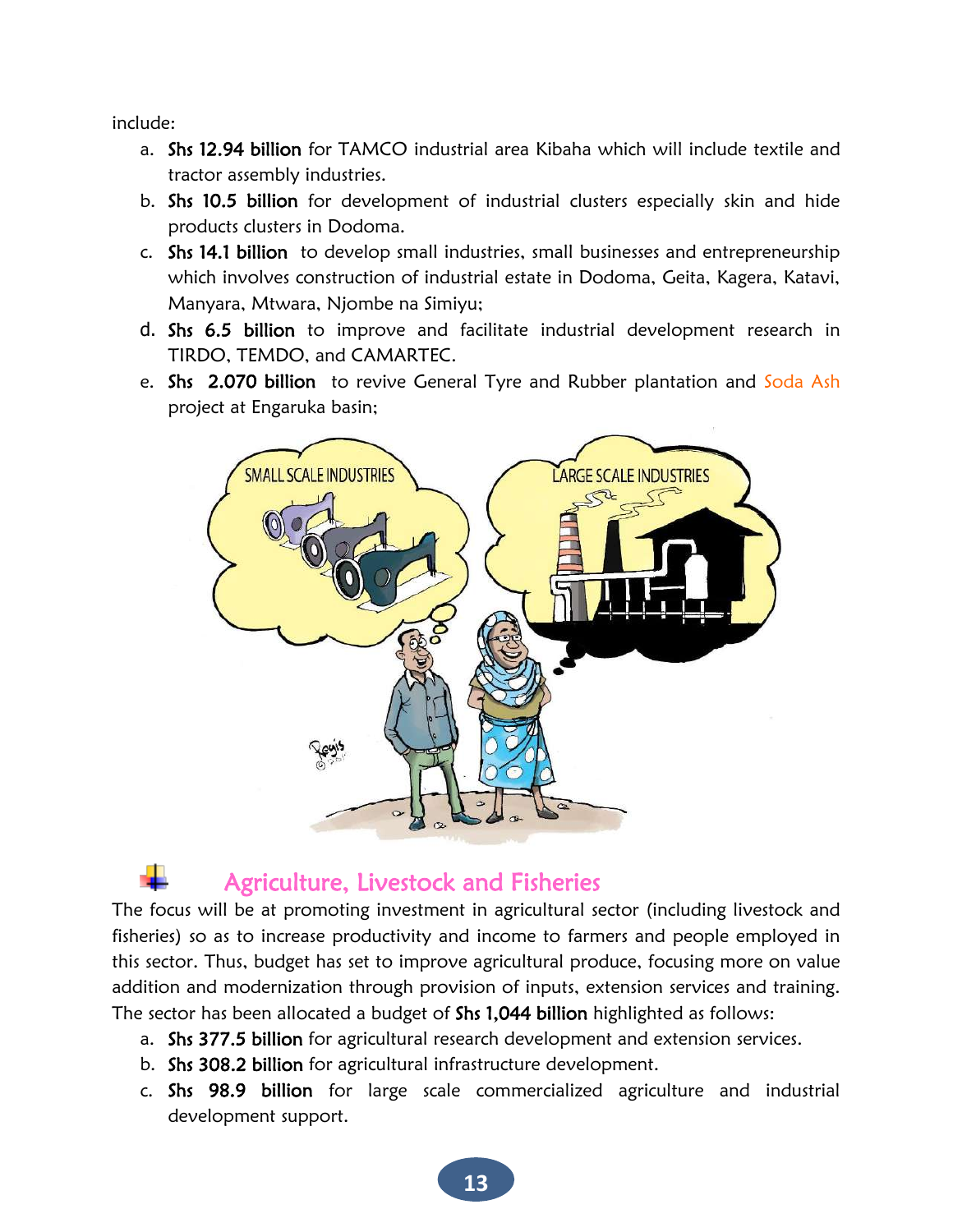

- d. Shs 81.0 billion for national food security and nutrition which include purchase of 305, 544 tons of grains and shillings 49.4 billion for developing of marketing infrastructure and financial services especially in rural areas.
- e. Shs 49.4 billion for development of market and micro-financial infrastructures to facilitate marketing and financial services in rural areas.
- f. Shs 46.8 billion for livestock and fisheries development.
- g. Shs 43.8 billion for agricultural inputs (to facilitate availability of fertilizers, tractors and power tillers, irrigation equipment and improved seeds).
- h. Shs 38.8 billion for the implementation of irrigation projects in LGAs countrywide.

# **Transport**

Transport sectoral budget aimed at accelerating industrialisation and promote economic growth by investing on economic infrastructure particularly roads, railways, airports, marine transport and communication. The Government has allocated Shs 5,541.3 billion for transport sector and the spending highlights are as follow:

- a. Shs 917.548 billion for construction, maintenance and rehabilitation of trunk, regional and district roads through Road Fund;
- b. Shs 1,052.0 billion for construction of 778.4 km of tarmac roads countrywide, rehabilitation and maintenance of 150 km of tarmac roads, improvement of 465.5 km of regional roads to gravel standards and construction of 25 bridges;
- c. Shs 176.368 billion for construction and improvement of airports infrastructure;
- d. Shs 500.00 billion for revamping national air carrier (ATCL);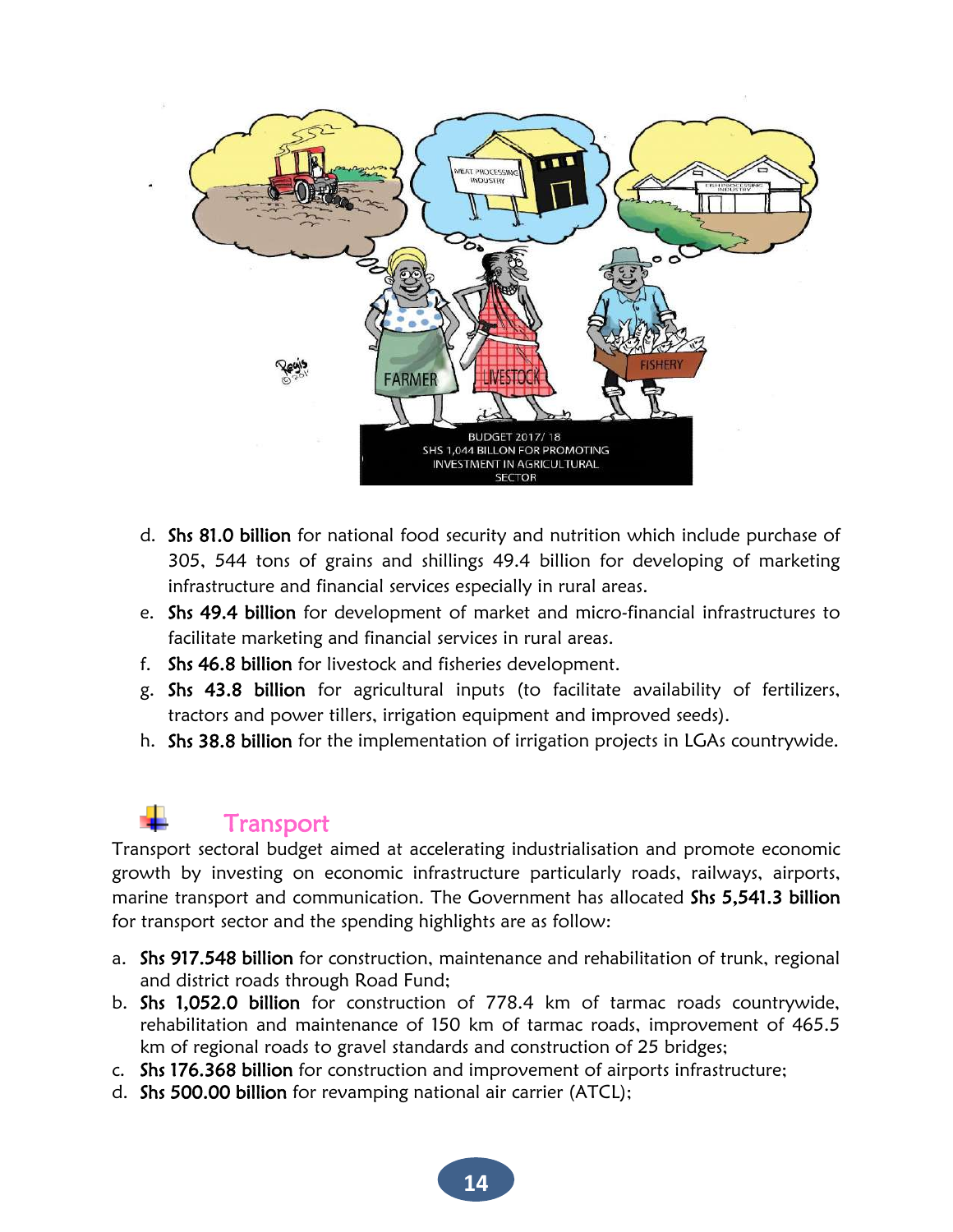

- e. Shs 900.00 billion for construction of new Central Railway Standard Gauge (Dar es Salaam – Tabora – Isaka - Mwanza), compensation and acquisition of land for construction of train stations at Buhongwa (Mwanza Region) Ihumwa (Dodoma Region) and Mpiji & Msoga (Coastal Region);
- f. Shs 218.569 billion for facilitating construction of new standard gauge rail through the Railway Development Fund;
- g. Shs 251.0 billion for rehabilitation and maintenance of Central Railway from Dar es Salaam to Isaka, Improvement of ports, rail infrastructure as well as rehabilitation and maintenance of bridges and cravats along Central Railway from Dar es Salaam to Isaka;
- h. Shs 24.496 billion for acquisition and construction of new passenger's ships in Lake Victoria, rehabilitation and maintenance of ships plying on Lake Tanganyika, Victoria and Nyasa;
- i. Shs 26.00 billion for revamping and revitalization of TAZARA;
- j. Shs 30.8 billion for acquisition of new train engines and wagons and rehabilitation of old engines and wagons;
- k. Shs 487.281 billion (through TPA) for acquisition of ports' new cargo handling equipment and improvement of infrastructure at ports country wide;
- l. Shs. 14.00 billion for construction of public key ICT infrastructure, regulation and coordination of National IT System and Services.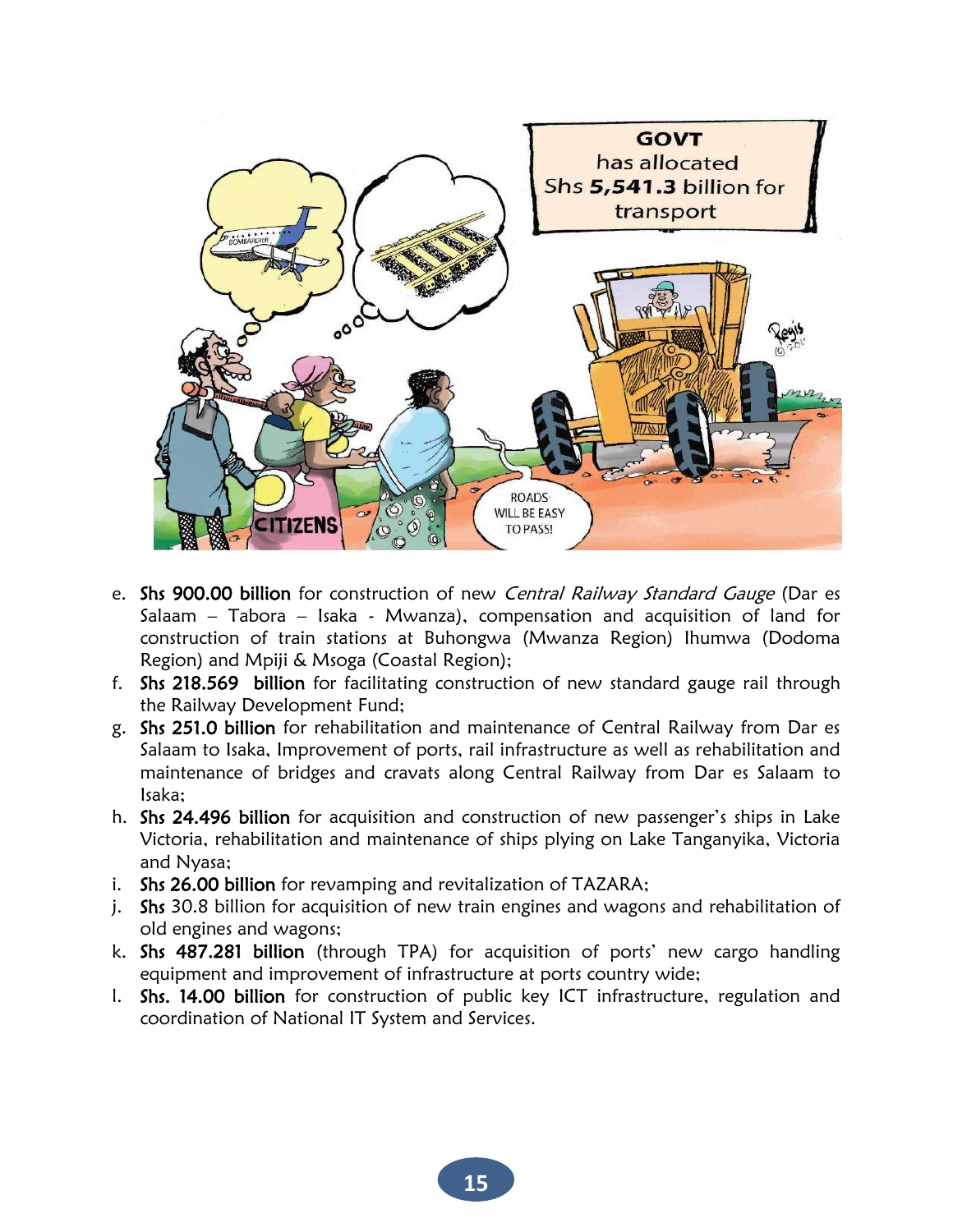# Energy and Minerals

Major focuses include strengthening the generation, transmission and distribution of energy; strengthening monitoring of safety, environment and production of minerals in small mines; improving the collection of Government revenue resulted from natural gas and mining; The total amount of funds allocated to the Energy and Minerals sectors in 2017/18 amounts to Shs 998.3 billion. The funds will be spent with the large amount allocated to priority projects as follows:

- a. Shs. 499.1 billion to Rural Energy Agency and Rural Energy Fund to facilitate implementation of phase III projects for power distribution in rural areas;
- b. Shs. 7.7 billion for construction of Rusumo, Malagarasi and Kakono Hydropower Plants;
- c. Shs 11.0 billion for construction of 220 kV Makambako Songea Transmission Line;
- d. Shs 39.6 billion for extension of North West Grid 400 kV Transmission Line;
- e. Shs 91.8 billion for construction of North East Grid Transmission Line (Dar Tanga - Arusha) 400 kV;
- f. Shs 10.0 billion for development of Kiwira Coal Mines and construction of 200MW Power Plant;
- g. Shs 8.9 billion for establishment of Minerals Exhibition Center;
- h. Shs 10.0 billion for construction of Kinyerezi II-240MW Natural Gas Fired Plant.
- i. Shs 90.0 billion to expand Kinyerezi I-185 MW Natural Gas Fired Plant;
- j. Shs 26.8 billion to facilitate Energy and Mineral sector capacity and institutional support;
- k. Shs 35.5 billion to support development of Alternative and Renewable Energies;
- l. Shs 18.1 billion to increase power distribution by construction of power lines from Ubungo – Kipawa – Gongo la Mboto – Kurasini;
- m. Shs 12.2 billion to increase the capacity of TANESCO in developing new electric power projects ; and
- n. Shs 76.1 billion for developing the petroleum subsector including the construction of pipeline to transport crude oil from Kabaale (Uganda) to Tanga.

# Education

The main focuses are: To implement fee free basic education; Construction and rehabilitation of education infrastructures; To improve education quality and building relevant skills at all levels; To provide loans to higher learning students; Strengthening Research and Development and the use of science and technology for stimulation of economic development. In 2017/18, the Government has allocated Shs 4,706.3 billion for education sector. The allocation highlights are:

a) Shs 201.6 billion for financing free basic education programme;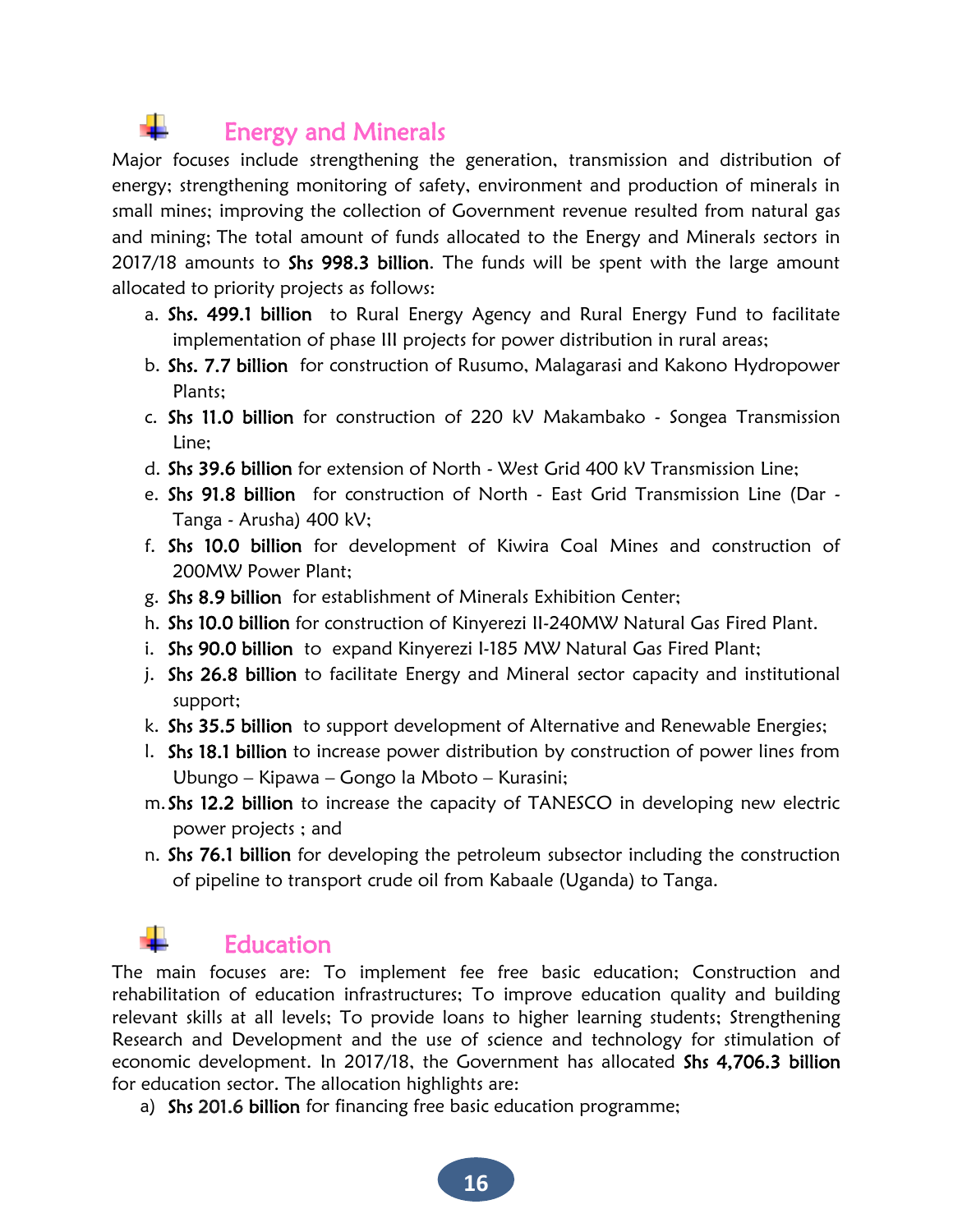- b) Shs 114.1 billion for facilitating national examinations;
- c) Shs 1,336.6 billion for Technical and Vocational training that will be used to support Vocational Education Training Colleges countrywide;
- d) Shs 68.7 billion for maintenance and operation of universities and Commissions for Science and Technology;



- e) Shs 427.5 billion for providing loans to higher learning students;
- f) Shs 106.6 billion will be spent on school quality assurance which includes rehabilitation of Teachers' Colleges and strengthening inspectorate;

### Health

Health Sector Budget aims to provide better health care for all citizens. The Government has budgeted *Shs* 2,222.3 billion for the health sector. Major expenditures in 2017/18 include:

- a) Shs 12.1 billion for reduction of maternal Mortality, funds will be used to improve the infrastructure of health facilities in areas with identified challenges.
- b) Shs 14.50 billion to purchase a Positron Emission Tomography (PET) Scan, for effective cancer diagnosis at the - Ocean Road Cancer Institute.
- c) Shs 236.41 billion for procurement, storage and distribution of medicines and medical supplies countrywide.
- d) Shs 3.89 billion for Strengthening Health Training Colleges
- e) Shs 22.93 billion for internship allowances.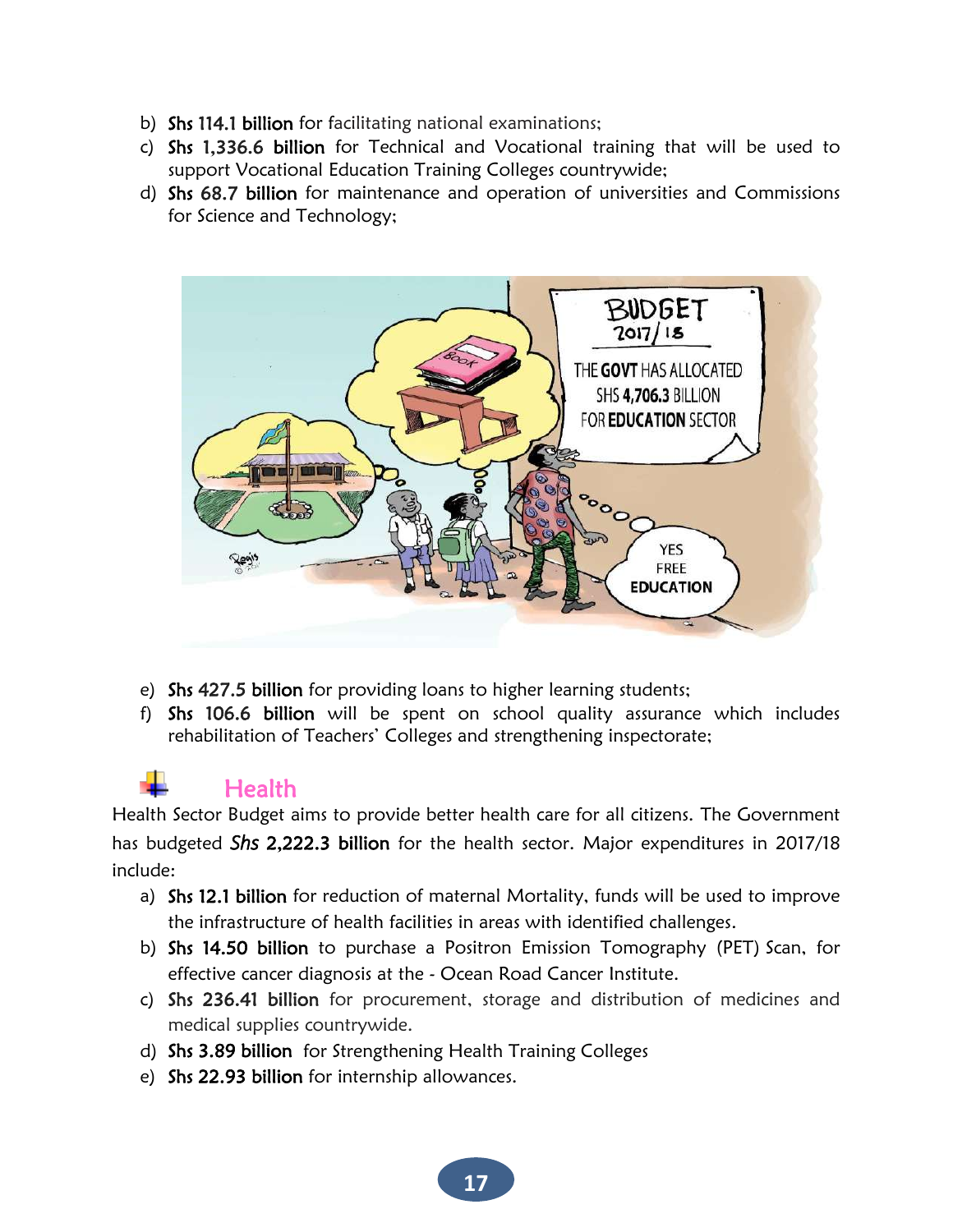- f) Shs 364.62 billion to implement Preventive Services Projects including Infectious Disease Control, The National AIDS Control Programme (NACP) and the National Tuberculosis Control Programme.
- g) Shs 5 billion for medical treatment abroad, for patients referred for special treatment outside the country.



### **Water**

Among others, sector budget focus on improving the management and development of water resources, water quality management, improvement of water supply and sanitation as well as irrigation infrastructure. Budget allocation for the financial year 2017/18 is Shs 747.91 billion, where major spending are highlighted as follows:

- a) Shs 237.8 billion for implementating of rural water projects.
- b) Shs 91.0 billion for improving water supply service at townships.
- c) Shs 62.5 billion for improving water supply and sanitation at Dar es Salaam.
- d) Shs 37.0 billion for Same–Mwanga-Korogwe Water Project.
- e) Shs 21.0 billion for LakeVictoria–Kahama–Nzega–Igunga-Tabora water project.
- f) Shs 19.5 billion for rehabilitation and expansion of network for clean and safe water supply and sewerage system at Arusha city.
- g) Shs 12.0 billion for construction of clean and safe water network at Babati, Mtwara, Kigoma, Sumbawanga, Lindi and Morogoro;
- h) Shs. 10.5 billion for construction and rehabilitation of dams projects as well as expansion of infrastructure for water supply from dams;
- i) Shs. 7.9 billion for expansion of sewerage system at Mwanza, Bukoba and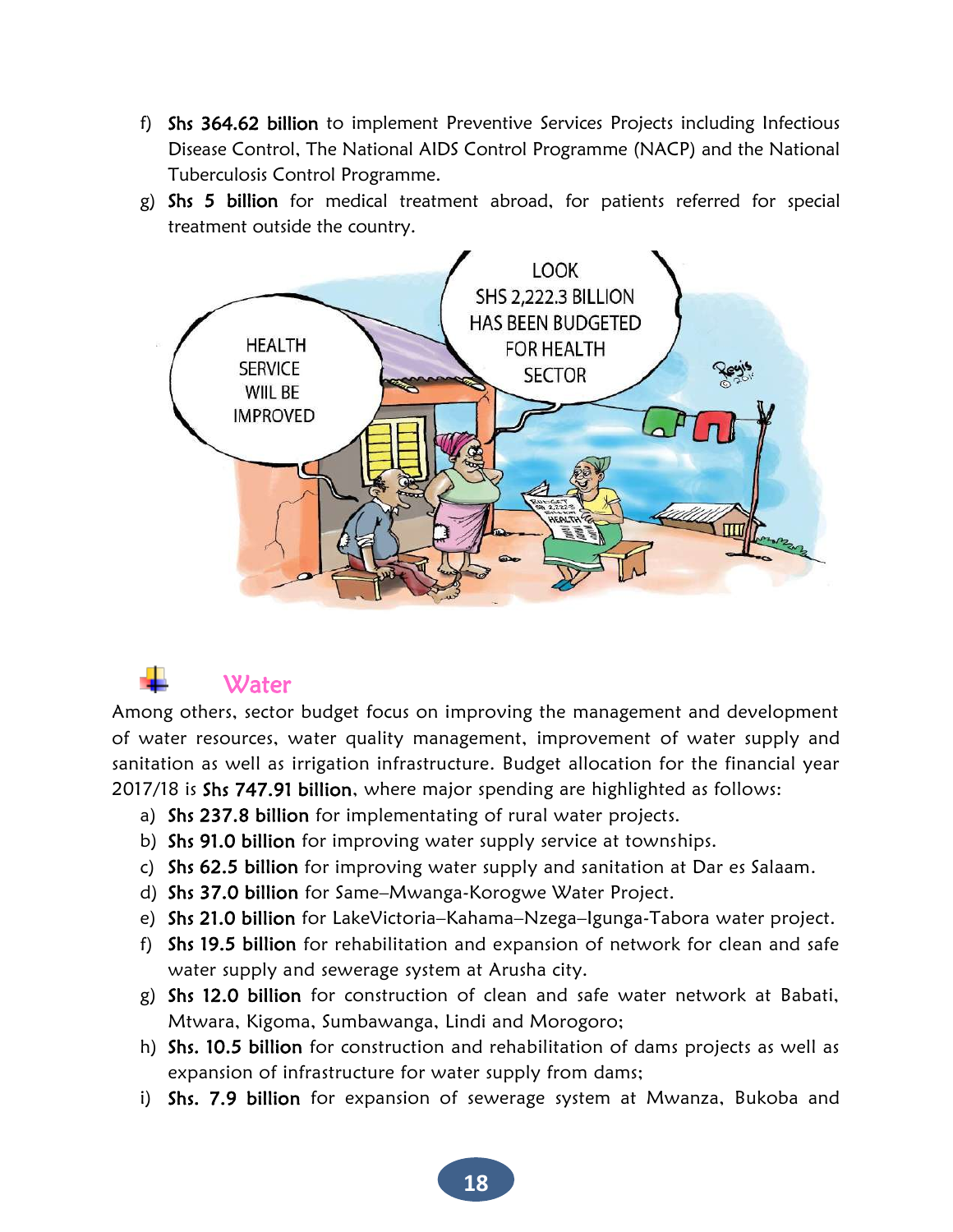Musoma and construction of network for clean and safe water at Lamadi, Misungwi and Magu;

- j) Shs. 7.5 billion for expansion of infrastructure for clean and safe water supply in rural areas;
- k) Shs. 5.0 billion for construction of infrastructure for clean and safe water supply at Dodoma, Shinyanga, Singida, Pwani, Manyara, Katavi, Lindi, Songwe and Simiyu regions;



- l) Shs 5.0 billion for improving water supply services at new regions head offices;
- m) Shs 4.1 billion for implementing of Kigoma water project.

# Social Protection

The Government will continue to enabling specific groups access to basic services and to participate fully in development activities. Also, will continue to support economic empowerment initiatives and creating sustainable employment opportunities. Shs 384.2 billion has been budgeted to deal with social protection issues and the large amount is allocated as follows:

- a) Shs 68.7 billion as 10 percent from Councils' own source revenue for youth and women groups in Local Authority level.
- b) Shs 16 billion for specific programmes of which Shs 15 billion is for Support National Skill Development Programme and Shs 1 billion for Support Employment Creation Programme.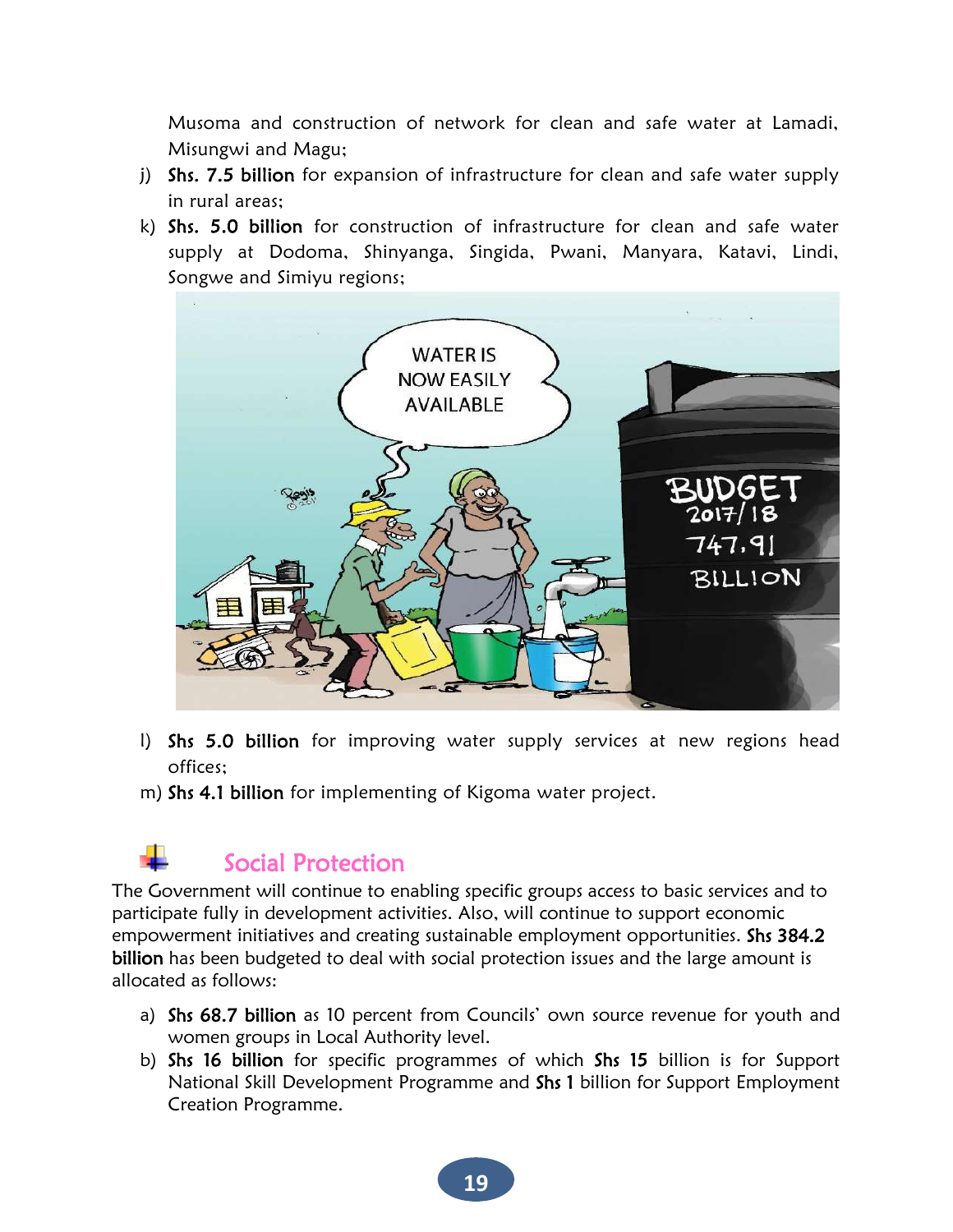- c) Shs 60 billion to enable economic empowerment in small scale economic activities in group, where by each village will be allocated Shs 50 million through the Revolving Fund in phases.
- d) The Government through the Women's Bank (TWB) will provide loans worth Shs 12 billion to 9,650 women entrepreneurs in Dar es Salaam, Mbeya, Njombe, Iringa, Dodoma, Ruvuma, Coast and Mwanza.
- e) Shs 115 billion to improve elderly services (food, shelter and medical care) across the country and eradicate the murder of the elderly.

#### BUDGET REFERENCE DOCUMENTS

The following is a list of the documents published by Government and used as sources of information to prepare the budget:

- a. Tanzania Development Vision 2025, together with Five Year Development Plan II;
- b. Ruling Party Election Manifesto of 2015;
- c. Macro-Economic Policy Framework: Provides information about fiscal policies and reforms;
- d. National Debt Strategy;
- e. Joint Assistance Strategy;
- f. Medium Term Plans and Medium Term Expenditure Framework Budget Memoranda 2017/18;
- g. Ministries Budget Speeches for year 2017/18;
- h. The State of the Economy Speech for Year 2017/18;
- i. Government Budget Speech 2017/18
- j. The Appropriation Act, 2017;
- k. The Annual Finance Act, 2017;
- l. National Economic Survey; and
- m. The Estimates of Public Revenue and Expenditure Books for year 2017/18 (Volumes I  $-$  IV).

In order to access some of these documents and previous versions of Citizens Budget you can visit:

- $\rightarrow$  Ministry of Finance and Planning website [\(www.mof.go.tz\)](http://www.mof.go.tz/)
- + Planning Commission website [\(www.mipango.go.tz\)](http://www.mipango.go.tz/)
- → Policy Forum website [\(www.policyforum.or.tz\)](http://www.policyforum.or.tz/)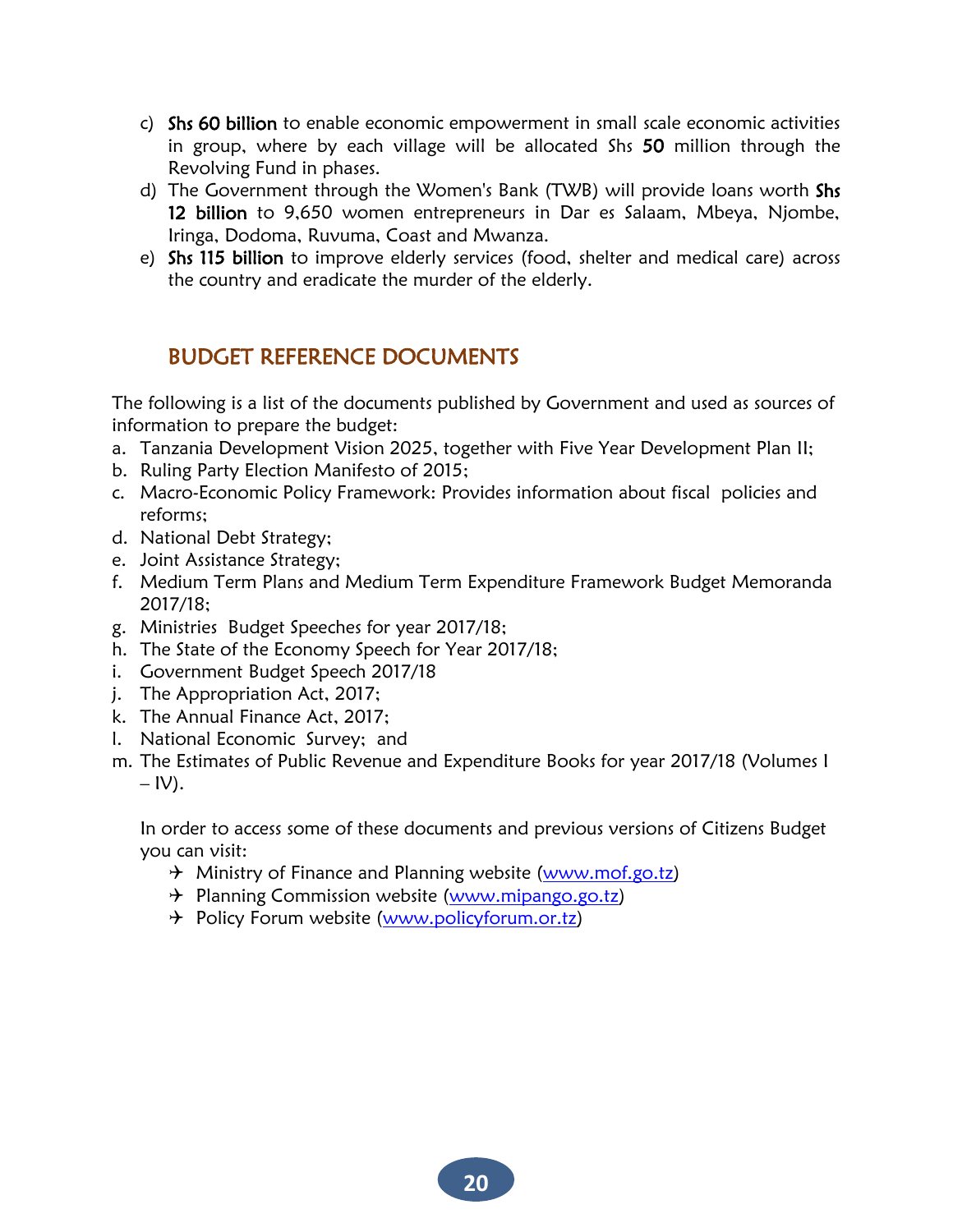#### 

What are your ideas, questions, thoughts or comments on the budget?

| Do you need more information than is provided in this booklet? $\square$ YES<br>If "YES" What kind of information do you need? |                                                                                                                               | ----------------------------- |            | $\square NO$ |  |  |  |
|--------------------------------------------------------------------------------------------------------------------------------|-------------------------------------------------------------------------------------------------------------------------------|-------------------------------|------------|--------------|--|--|--|
|                                                                                                                                |                                                                                                                               |                               |            |              |  |  |  |
| Is there anything more you would like us to know?                                                                              |                                                                                                                               |                               |            |              |  |  |  |
|                                                                                                                                |                                                                                                                               |                               |            |              |  |  |  |
| Was this booklet useful                                                                                                        | $\square$ Yes                                                                                                                 | $\square$ No                  | □ Somewhat |              |  |  |  |
| Was the booklet easy to read and understand?<br>□Somewhat                                                                      |                                                                                                                               | $\square$ Yes                 | $\Box$ No  |              |  |  |  |
|                                                                                                                                | Post OR deliver this leaflet to:                                                                                              |                               |            |              |  |  |  |
|                                                                                                                                | <b>The Government Budget Division,</b><br><b>Ministry of Finance and Planning</b><br>18 Jakaya Kikwete Street<br>40468 Dodoma |                               |            |              |  |  |  |

or email us at: ps@mof.go.tz

P.O. Box 2802, Dodoma.